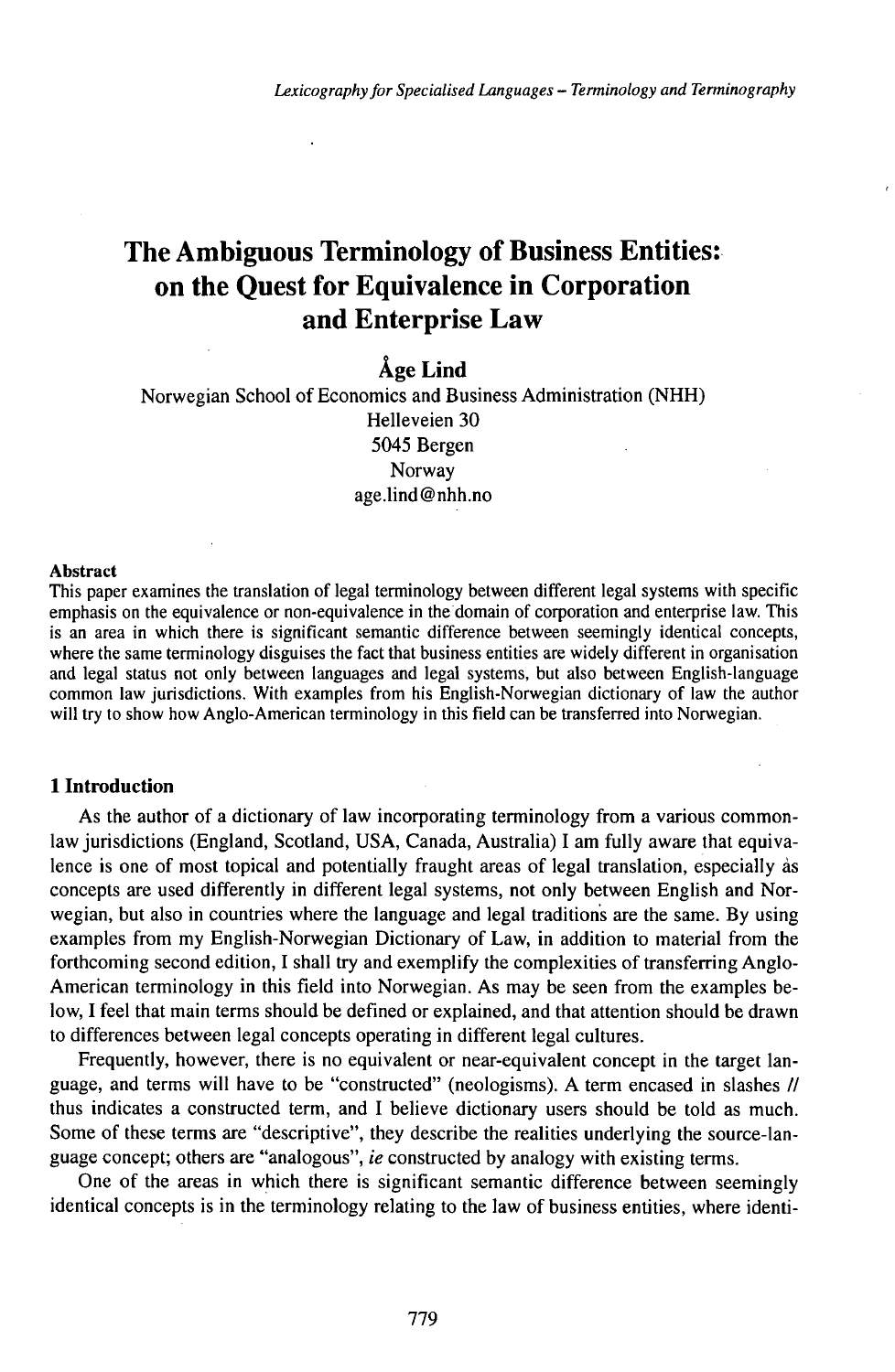cal terminology disguises the fact that entities are widely different in organisation and legal status also in English-language common law jurisdictions. In the USA the law relating to business organisations is state law, and we can witness some competition between states to adopt legislation that will attract incorporation. The small state of Delaware is, for instance, the jurisdiction of choice and home state for most of the largest American corporations.<sup>1</sup>

However, whereas setting up in business is regulated by state law, going out of business due to insolvency - bankruptcy - is regulated by federal law *(the Federal Bankruptcy Code).*

Also in Australia and Canada business organisations are established and regulated under the legislation passed by the individual states or provinces.

# **<sup>2</sup> Unincorporated business organisations -sole proprietorships and partnerships**

The simplest type of business entity is the "sole trader", which is the preferred British term, and applies to the business as well as to the owner, or "sole proprietorship", which is used in the USA, but also elsewhere. This type of unincorporated business entity corresponds well with the similar type of business in Norway, for which different – synomymous – terms are used:

#### sole proprietor eneeier

sole proprietorship enkeltmannsfirma, eneeierforetak, personlig firma

*ie* a business owned and controlled by one person who has full financial liability –

# *dvs. foretak eid og kontrollert av én person som harfullt 0konomisk ansvar*

### sole trader

1. eneeier av foretak

*ie* the owner himself7herself-dvs. *eieren selv*

*2.* enkeltmannsfirma, eneeierforetak, personlig firma *[cf.* sole proprietorship] *ie* the business itself- *dvs. foretaket selv*

The next step in the business organisation hierarchy is the "partnership", a cover term for several rather different types of business organisations, the most common type of which is the "general partnership", in England governed by the *Partnership Act of 1890,* applicable with minor variations also to Scotland. In the USA it is regulated by the *Uniform Partnership* Act (UPA) of 1914, adopted by all but one state, succeeded by the *Revised Uniform Partnership Act* (*RUPA*) *of 1992*, with subsequent amendments, and adopted by most states:

partnership selskap; ansvarlig selskap; interessentskap  $[cf]$ . partnership at will general partnership ansvarlig selskap; interessentskap

*ie* a business entity in which the liability of the partners is unlimited, joint and several

- *dvs.* selskapsform der deltakerne har ubegrenset, solidarisk ansvar

<sup>&#</sup>x27; Delaware benefits financially in a number of ways: filing fees, legal and administrative business, although income tax is generally allocated among the states on the basis ofthe business done in the individual states.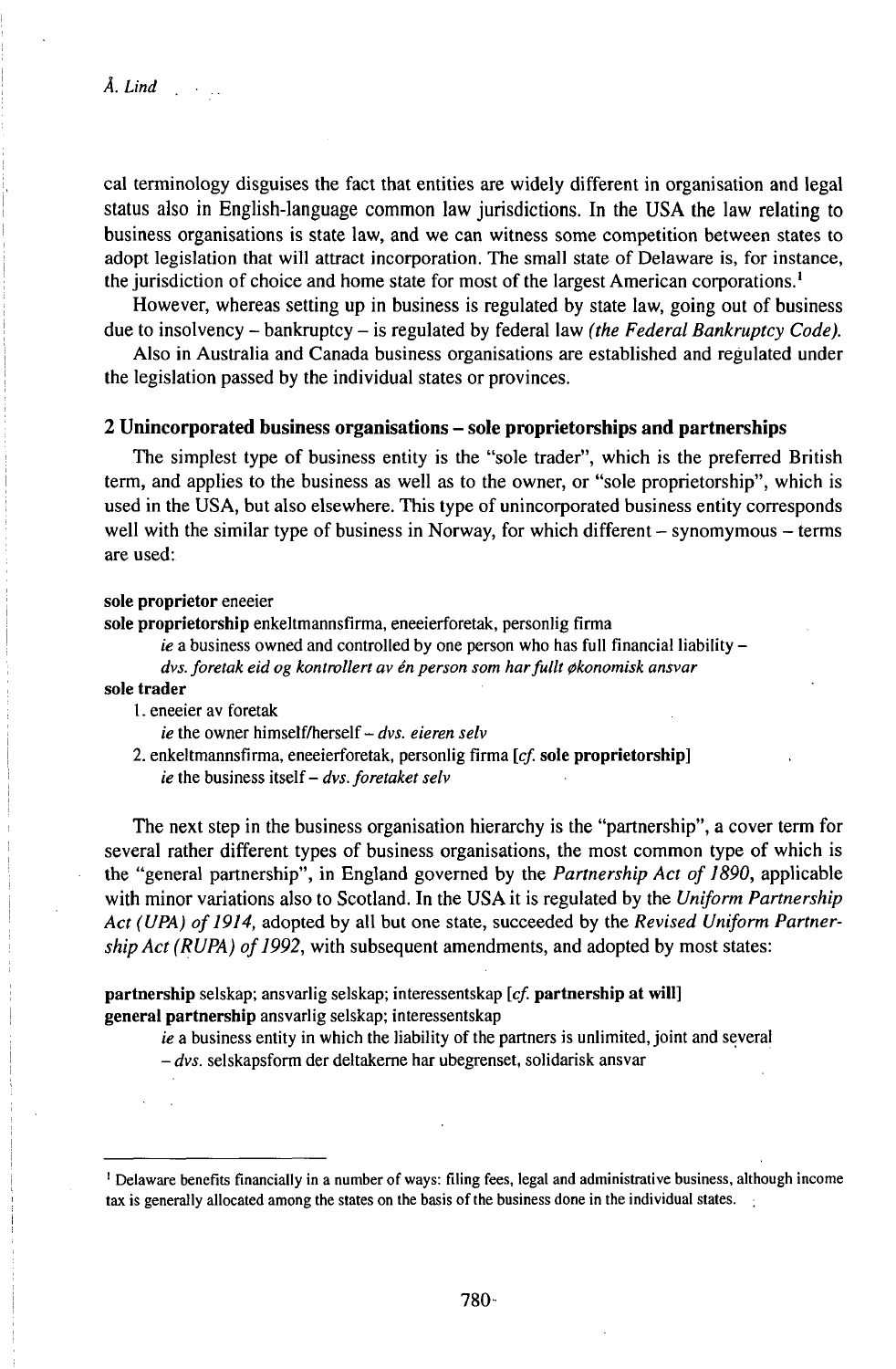The Norwegian terms in this field, although not completely equivalent, given the difference in the legal systems, are, I feel, close enough to be acceptable equivalents.

Partnerships may also be distinguished according to the type of activities undertaken:

# **commercial partnership** *see* **trading partnership**

### **professional partnership** sivilt selskap *[cf.* **trading partnership]**

*ie* of lawyers, accountants, etc; under English law no limit to the number of members - *dvs. av advokater, revisorer, osv.; etter engelsk rett ingen begrensning på antall deltakere*

**trading partnership** ansvarlig handelsselskap *[cf.* **non-trading partnership]**

*ie* engaged in ordinary commercial activities, may, under English law, have between two and twenty members - *dvs. engasjert <sup>i</sup> vanligforretningsvirksomhet, kan, etter engelsk rett, ha mellom 2 og 20 deltakere*

In this case there are equivalent Norwegian terms.

A different type of partnership is the "limited partnership", where we see a clear distinction between US and English law, and where US law coincides with Norwegian law in this respect. It is in England governed by the *Limited Partnerships Act ofl907* and in the USA by the *Uniform Limited Partnership Act (ULPA) of 1918,* succeeded by the *Revised Uniform Limited Partnership Act* (*RULPA*) *of 1976*, last amended 2001, and adopted by most states in substance, however with variations in wording:

### **limited partnership**

- 1. *(UK) (tilsv.)* kommandittselskap; *(tilsv. delvis)* stille selskap
- 2. *(US)* kommandittselskap

*ie* a type of business organisation in which at least one of the members (the general partner) has unlimited liability, whereas the liability of the other partners (the limited partners) is restricted to a fixed amount; under English (but not American or Norwegian) law the general partner must be a natural person, whereas in a Norwegian «kommandittselskap» or an American limited partnership the general partner may (and normally will) be a corporate body (a limited company). For that reason a Norwegian «stille selskap» will also partly correspond to an English limited partnership - *dvs. enforretningsform hvor minst én av deltakerne (komplementaren) har ubegrenset ansvar, mens ansvaret til de andre medlemmene (kommandittistene) er begrenset til et bestemt bel0p; etter engelsk (men ikke amerikansk) lov må komplementaren vœre enfysiskperson, mens enjuridiskperson (etaksjeselskap) kan (og normalt vil) vœre komplementär i et norsk eller amerikansk kommandittselskap. Derfor vil et «stille selskap» også delvis tilsvare et engelsk «limitedpartnership»*

This type of partnership is rare in Britain today, especially since the general partner (or partners) in an English limited partnership must be a natural person (human being) with unlimited, personal liability, but also because the partnership is costly and complicated to set up and run, whereas it is more popular in Norway and the USA, since the liability of the corporate general partner is limited to its share capital.<sup>2</sup>

<sup>&</sup>lt;sup>2</sup> Incidentally, this type of business organisation is not permitted in all Canadian provinces.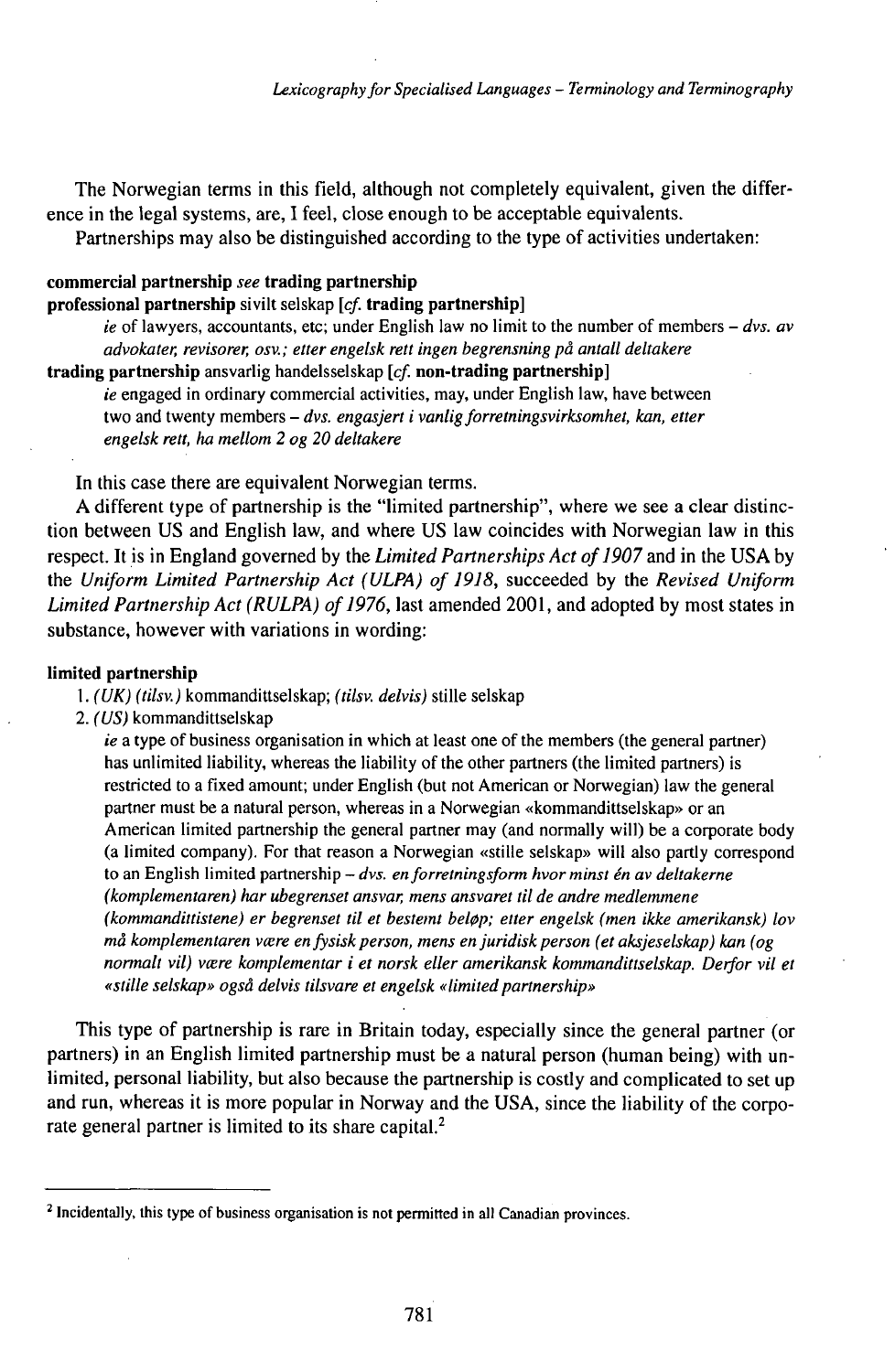For that reason I have qualified the Norwegian rendering of a UK limited partnership by *tilsv.* (= corresponds to), which urges a little caution, to indicate that the two concepts are only partially  $-$  but acceptably  $-$  equivalent. On the other hand I feel no such qualification is needed for the US entity.

In order to counter the rising incidence of litigation involving unincorporated business organisations a new type a partnership has emerged, both in Britain and the USA, namely the "limited liability partnership" (LLP). The concept originated in the USA, and is governed by a separate amendment to the *Revised Uniform Partnership Act (RUPA) ofl992.* This form of business organisation operates differently there and in Britain  $-$  in the USA it also varies from state to state - but as the name suggests the basic purpose is to limit liability for the partners, esp. joint liability, since the risks involved in today's litigious climate mean that for many professional partnerships – notably accountancy firms – damages awarded to claimants may vastly exceed any insurance cover the partners may have. Whereas the partners in a general partnership will have "joint and several liability", *ie* they are liable to the full extent of their personal assets not only for their own mistakes and omissions, but also for those of their colleagues, the partners in an American LLP will basically only be legally and financially liable for their own acts and for those of staff working directly for them.<sup>3</sup>

A British limited liability partnership, on the other hand, is not strictly speaking a partnership at all  $-$  according to traditional definitions  $-$  but a corporate body, in other words it has a legal personality separate from its owners, just like a limited company. It is governed by the Limited Liability Partnerships Act of 2000. The basic difference between a British limited liability partnership and a limited company is that in a limited liability partnership the partners (owners) pay tax on the partnership profits, whereas a company is liable for its own tax.

This distinction means that the Norwegian translation of a hybrid business organisation such as a British LLP must be different from that of an American LLP. Since these types of business entity do not exist in Norway, terms will have to be constructed. Both renderings are descriptive, the first (UK) concept basically paraphrases the name, "partnership with limited liability for its members", whereas the second, (US), translates as "general partnership without joint liability".

#### limited liabilty partnership (LLP)

1. *(UK)* /interessentskap med begrenset deltakeransvar/

*ie* a body corporate (with legal personality separate from that of its members); a member's liability is limited to the amount contributed. The partnership has unlimited capacity. Companies and other LLPs may be members. The LLP does not pay tax but the members are liable for tax on its income and capital profits - *dvs. et eget rettssubjekt (selvstendig juridisk enhet uavhengig av deltakerne). En deltakers ansvar er begrenset til det bel0pet som er skutt inn. Selskapet har ubegrenset rettslig handleevne. Aksjeselskaper og andre LLP kan vcere deltakere. Selskapet er ikke eget skattesubjekt, deltakerne er skattepliktige når det gjelder inntekt og kapitalgevinst*

<sup>3</sup> Arthur Andersen, the international accountancy firm which collapsed as a result of the Enron debacle, was an LLP in the USA, but a general partnership in Europe.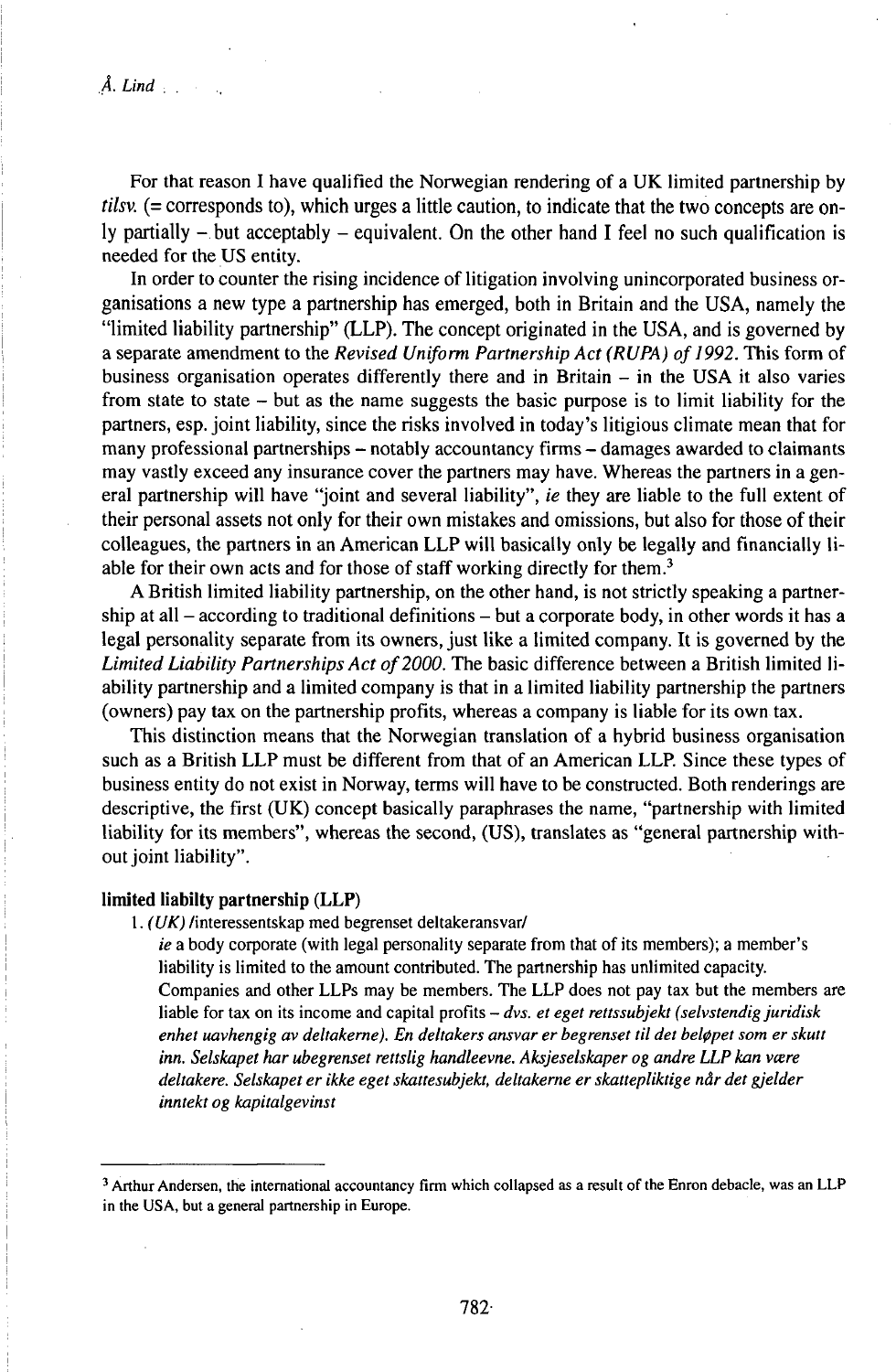#### *2. (US)* /ansvarlig selskap uten solidaransvar/

*ie* a partnership in which a partner is not liable for a negligent act committed by another partner; the scope of financial liability for his/her own negligent acts varies from state to state. In some states LLP status is only available to professional partnerships, *ie* lawyers, accountants, etc - *dvs. selskap der en deltaker ikke er ansvarligfor en skadevoldende handling foretatt av en annen deltaker/partner; omfanget av 0konomisk ansvarfor egen uaktsomhet variererfra stat til stat. <sup>1</sup> noen stater er status som LLP bare tilgjengeligfor sivile selskap, dvs. advokater, revisorer,osv.*

The difference in types of partneships is also transferred to their members, where the term "general partner" will have two different Norwegian translations depending on the type of partnership:

**partner** deltaker, medlem, partner, interessent **general partner**

### 1. aktiv deltaker/partner

- *ie* in <sup>a</sup> general partnership *dvs. <sup>i</sup> ansvarlig selskap*
- *2.* komplementär *[cf.* **limited partnership]**

*ie* in a limited partnership; must under English law be a natural person; may under American and Norwegian law be <sup>a</sup> natural orjuristic person - *dvs. <sup>i</sup> kommandittselskap; må etter engelsk lov vœre enfysiskperson; kan etter amerikansk og norsk lov vœre enfysisk ellerjuridisk person*

**limited partner** *(tilsv.)* kommandittist

*ie* in <sup>a</sup> limited partnership - *dvs. <sup>i</sup> kommandittselskap*

The term "sleeping partner" has traditionally been translated into Norwegian as "stille interessent", literally "silent partner", which obscures a significant distinction, namely that terms like "sleeping (silent/dormant) partner" has no legal significance under Anglo-American, unlike Norwegian law, so that my constructed rendering translates as "silent partner with full liability":

#### **dormant partner** *see* **sleeping partner silent partner** *see* **sleeping partner sleeping partner** (esp UK) stille interessent med fullt økonomisk ansvar

The term sleeping (silent/dormant) partner has no legal significance under English law,

he/she has unlimited financial liability for the debts incurred by the firm together with the active partners - *Begrepet "sleeping (silent/dormant) partner" har ingenjuridisk betydning etter engelsk rett, vedkommende harfullt 0konomisk ansvarforfirmaets gjeld sammen med de aktive medlemmene*

## **4 Incorporated business organisations**

The concept "corporation" is in itself a source of confusion, used differently in Britain and the USA. In the USA, where a number of different types may be distinguished, the term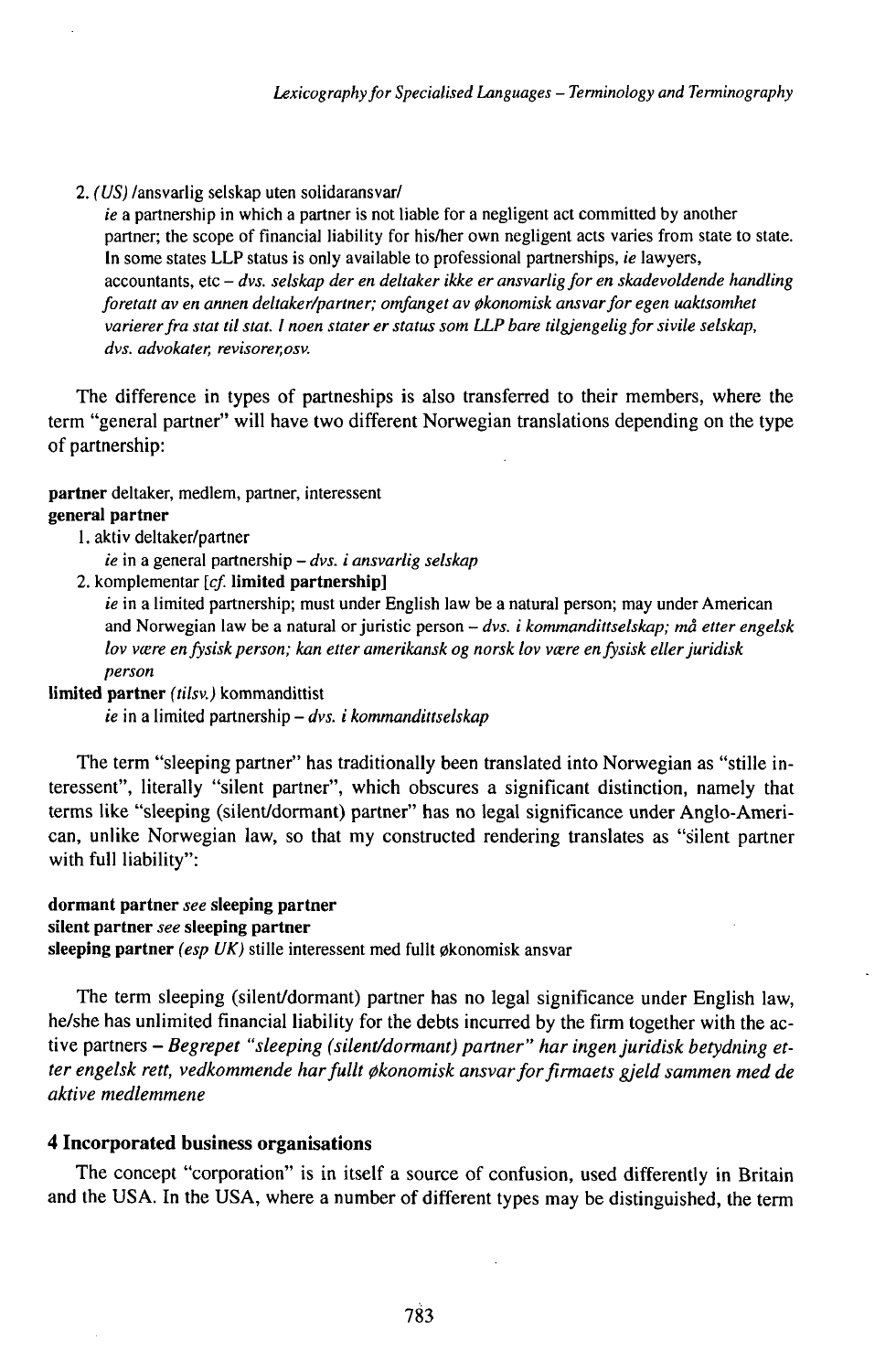is normally used to mean a company owned by its stockholders or shareholders, and a public corporation usually means a "corporation whose shares are traded to and among the general public" (Black's), corresponding to a British "public limited company". However, further confusing the issue the term "public corporation" is also used in the USA to denote publicsector *(ie* government-owned) entities, also known as "government corporation", "political corporation" or "municipal corporation".

This can be shown as follows:

#### corporation

1. *(UK)* statligflcommunal virksomhet *[cf.* public corporation]

- *ie* in the public sector *dvs. eid av det offentlige*
- *2. (US)* aksjeselskap
	- *ie* in the private sector *dvs. privateid*

## public corporation

1. *(UK)* statsselskap, statsforetak, statseid bedrift *ie* in the public sector - *dvs. eid av det offentlige*

*2. (US)* allmennaksjeselskap

*ie* in the private sector - *dvs. privateid*

3. *(US) see* government corporation; political corporation; municipal corporation

In the UK today there are four types of private-sector companies that can be formed under the Companies Act 1985: companies limited by shares – of which there are two types: "private limited companies" (Ltd) and "public limited companies" (Plc), "companies limited by guarantee", and "unlimited companies". The last two formats are not used for trading activities, and are predominantly entities with charitable or non-profit making objectives, such as professional bodies. They are comparatively rare today.

limited company *(UK)* selskap med begrenset ansvar; *(tilsv.)* aksjeselskap *[cf.* chartered

company; community interest company; company limited by guarantee; company limited by shares; joint-stock company; private limited company; public limited company; statutory company; unlimited company]

*ie* company in which the liability of the members is limited, normally by shares, occasionally by guarantee - *dvs. selskap der medlemmenes ansvar er begrenset, vanligvis gjennom aksjer, av og til gjennom garanti*

unlimited company *(UK)* /aksjeselskap med ubegrenset ansvar/ *[cf.* joint-stock company; private limited company; public limited company; unlimited company] *ie* company where the members are liable for the full debts beyond their share investment in the event of liquidation – *dvs. selskap der medlemmene er ansvarlig for den samlede gjelden Mover deres aksjeinnskudd i tilfelle konkurs*

The terms "limited company" or "limited liability company" are frequently used in British English to denote a company limited by shares. With regard to "limited liability company", this is again an area in which terms are used differently in Britain and the USA.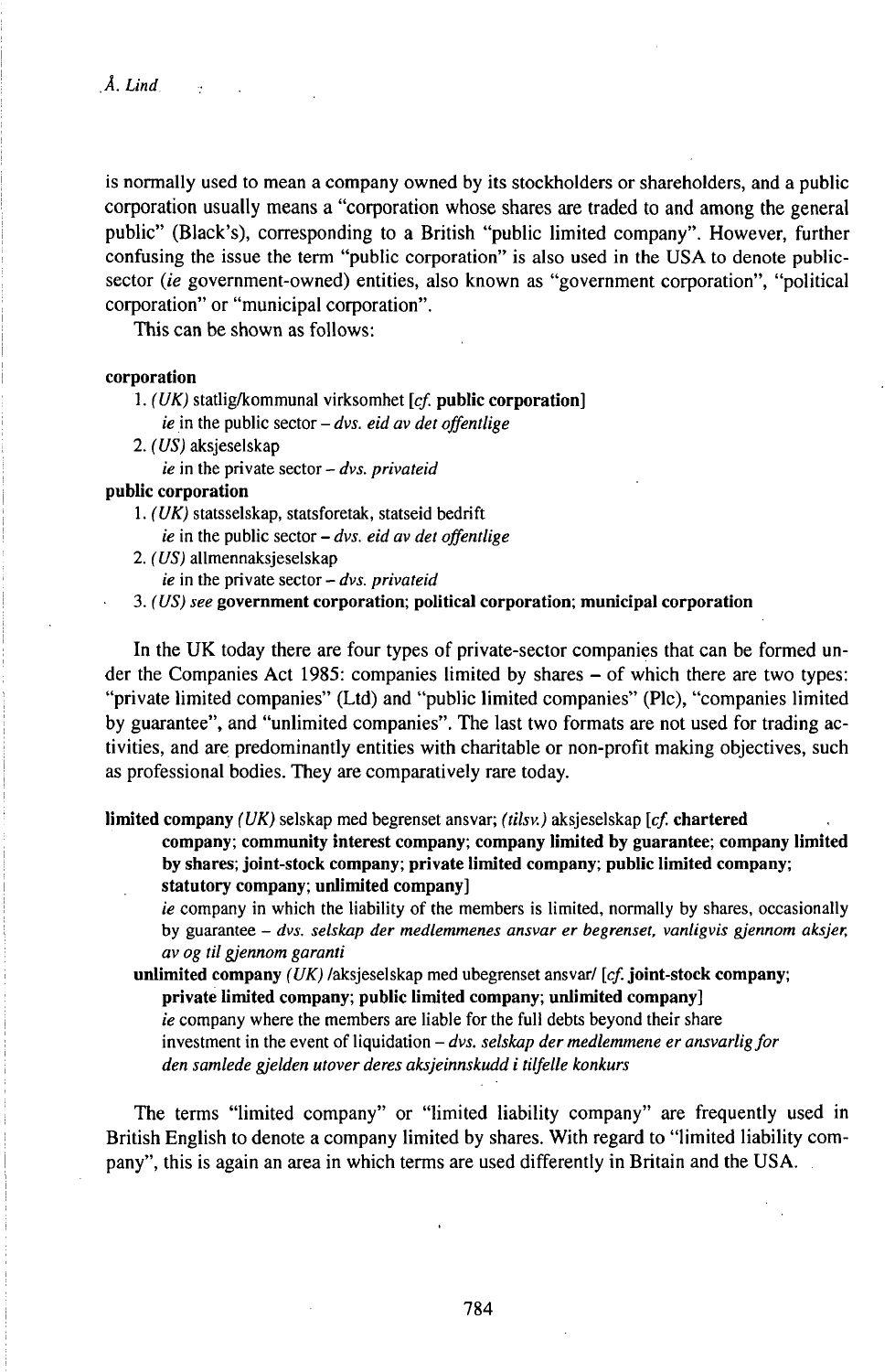#### **limited liability company**

#### **1.** *(UK) see* **limited company**

2. *(US)* **(LLC)** interessentskap med begrenset deltakeransvar

*ie* an entity which has corporate personality and limited liability for all its members, but which in all other respects behaves like a partnership. The LLC does not issue shares and does not pay tax, but the members are liable for tax on its income and capital profits. The company structure, which varies somewhat from state to state, closely resembles that of an English "limited liability partnership" (LLP) - *dvs. et eget rettssubjekt (selvstendigjuridisk enhet uavhengig av deltakerne) med begrenset ansvarfor deltakerne, men på alle andre områder oppf0rer det seg som et interessentskap. Selskapet utstede ikke aksjer og er ikke eget skattesubjekt, deltakerne er skattepliktige når det gjelder inntekt og kapitalgevinst. Selskapsformen, som varierer noefra stat til stat, er svœrt lik et engelsk "limited liabiltypartnership" (LLP)*

Since the company closely resembles an English "limited liability partnership" (LLP) I have chosen to use the same translation in both cases.<sup>4</sup>

Most British companies start out as "private limited companies" (Ltd), with no statutory capital requirement, for registration purposes  $£1$  is enough, and one shareholder may be sufficient ("single-member company"). They can then later progress to "public limited company" (Plc) status if they, for instance, want to be listed and can raise the minimum authorised share capital of £50,000, and otherwise meet the registration requirements.

Recent legislation has brought Norwegian company law broadly into line with EU legislation in this area; it has also created a distinction similar to the one found in the UK between "private limited companies" and "public limited companies", in Norway governed by two separate acts *(Aksjeloven* and *Allmennaksjeloven,* both of 1997). Whereas the Norwegian drafters chose "allmennaksjeselskap" *(ie* "public limited company") for the latter type of company, "aksjeselskap" *(ie* "limited company") was chosen for the former. This was unfortunate, because "aksjeselskap" is also used as a general term covering both types. In other words this has created system in which the concept "aksjeselskap" consists of two types, namely "aksjeselskap" and "allmennaksjeselskap". Perhaps a substitution of "language" for "law" in the old adage, "law is too important to be left to lawyers" is appropriate in this case.

# **private limited company (Ltd)** *(UK)* /privat aksjeselskap/, *(tilsv.)* aksjeselskap *[cf.* **limited company; public limited company]**

*ie* company in which the number of shareholders must be at least one; it cannot be listed or raise money by <sup>a</sup> public issue - *dvs. selskap der antall aksjonœrer må vœre minst 1; detkan ikke b0rsnoteres eller skaffe kapital gjennom offentlig tegning*

The term "privat aksjeselskap" is listed as constructed, since it is not an official term, although it is frequently used, also by legal professionals, to distinguish between the two types of limited company.

<sup>4</sup> An American LLC with one member is treated as a sole proprietorship and with two or more members as a partnership under the *Federal Tax Code.*